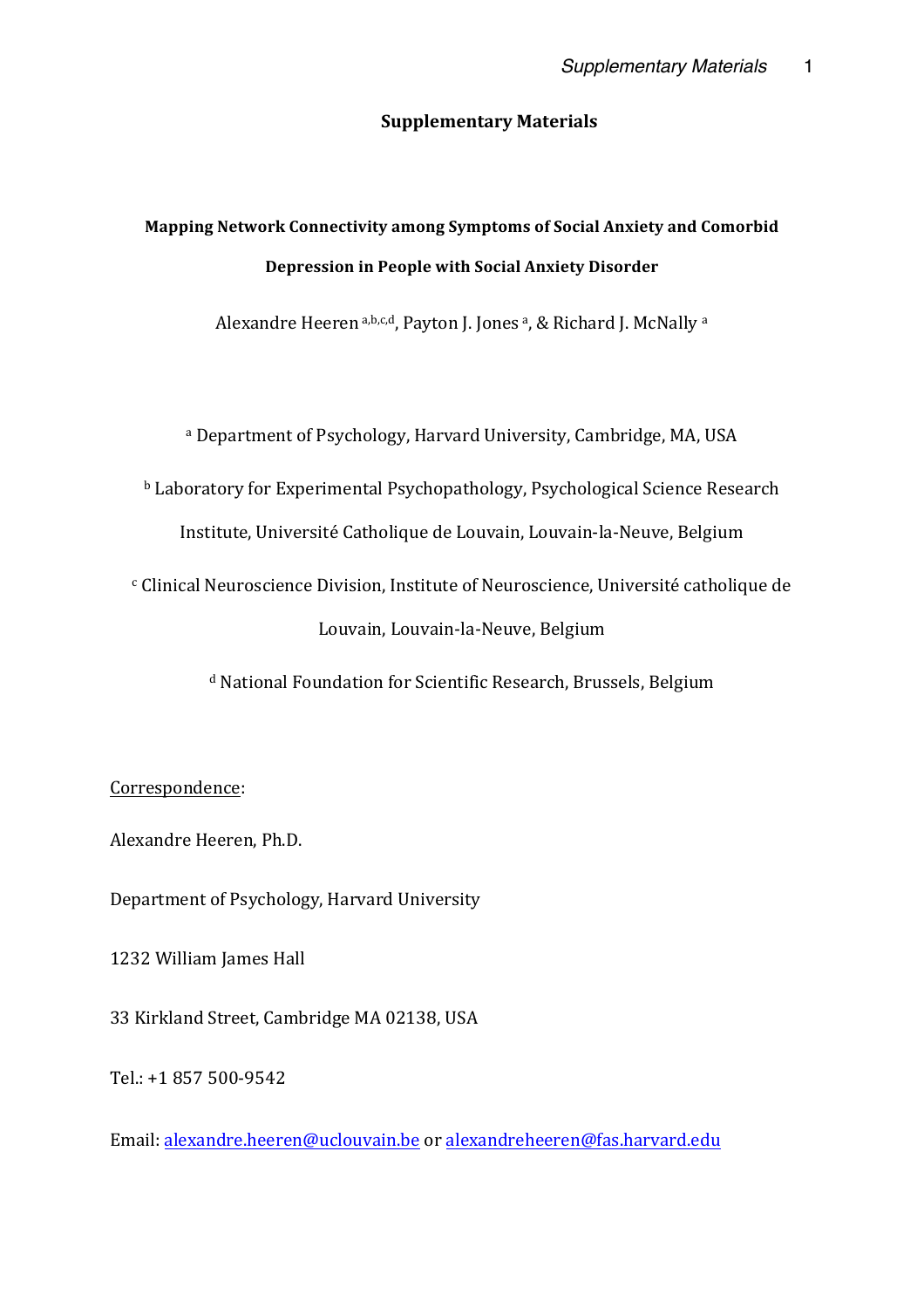### **Accuracy of the edge weights**

To estimate the accuracy of the edge weights, we used a non-parametric bootstrap approach to calculate 95% confidence intervals (CIs) for the edges by sampling the data with 1,000 replacements, calculating edges to create a distribution of the edges weights (i.e., regularized partial correlation coefficients between node pairs) values. We accomplished this via the *R* package *bootnet* (Epskamp et al., 2017) which displays the sampling variation. The bootstrapped CIs for the edges indicate that the edges are fairly stable, several edges exhibit values significantly different than zero (*Figures S1*).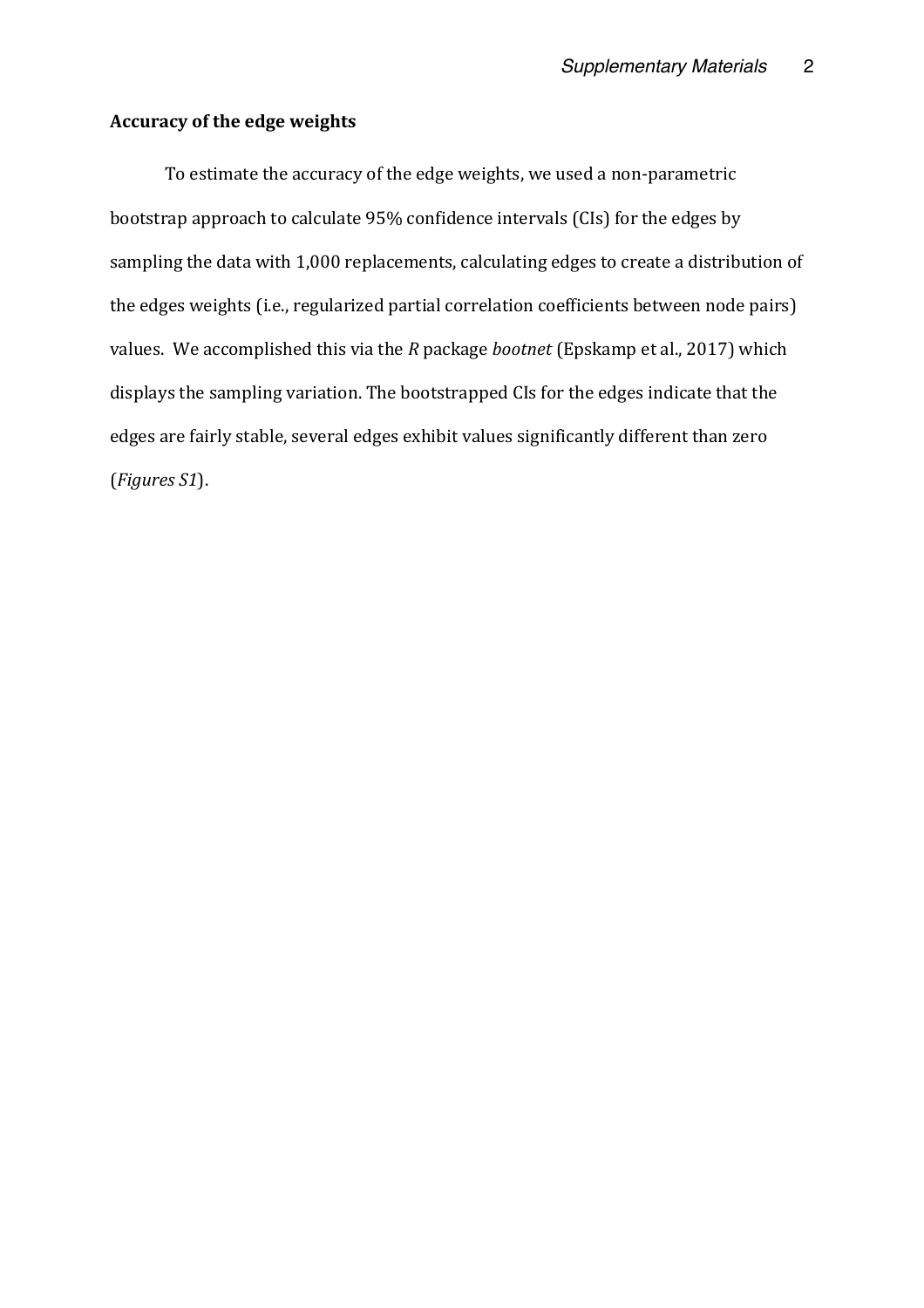Figure S1. Bootstrapped confidence intervals of estimated edge weights for the graphical lasso network. The red line indicates the sample values and the gray area the 95% confidence intervals.